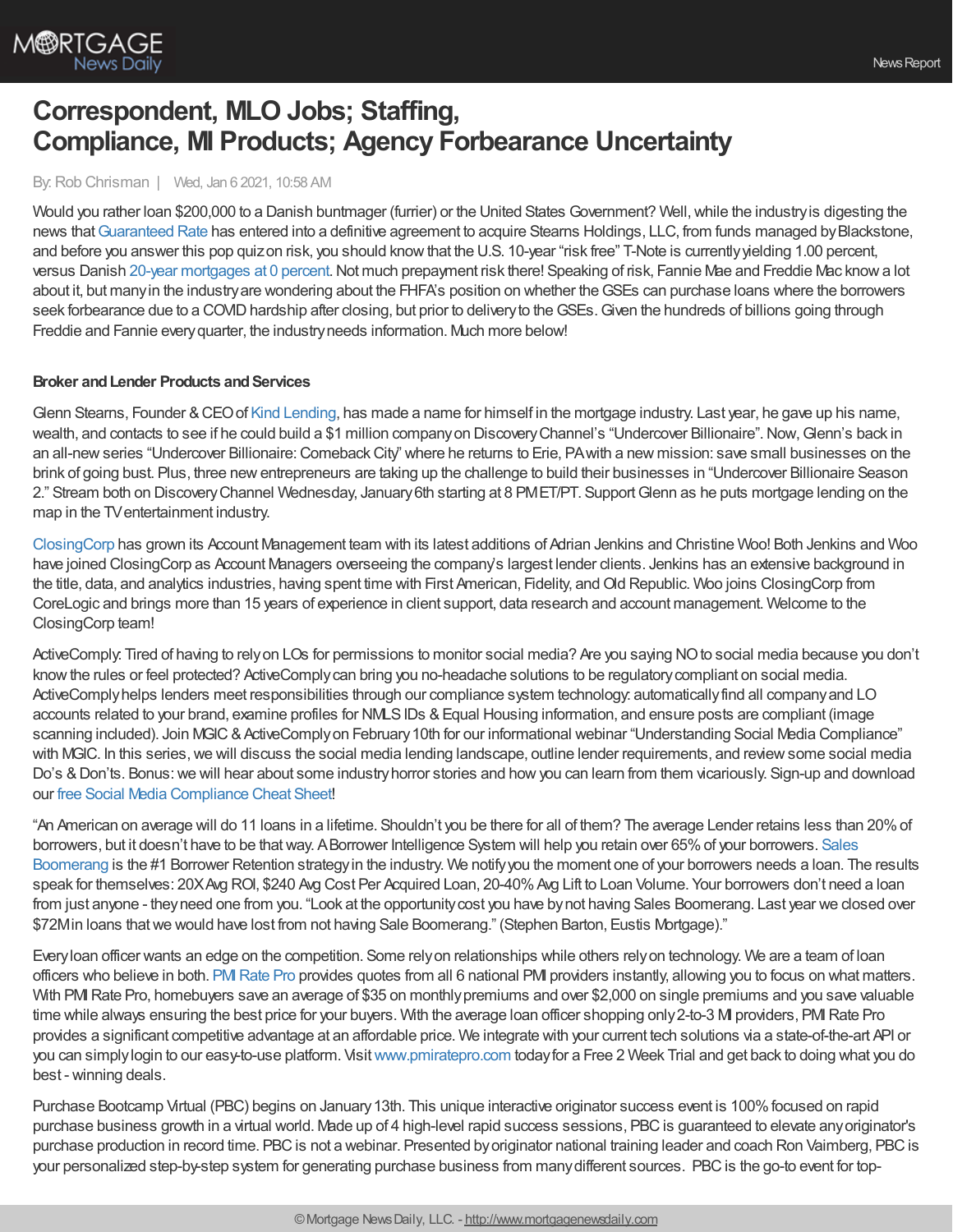

producing originators and those who strive to be their best in winning purchase business. PBC is taking place on January 13, 14, 20, and 21st. Each session is 2 hours, and attendance is limited to 100 virtual attendance locations. To find out complete details, visit [www.PurchaseBootcamp.com.](http://www.purchasebootcamp.com/) Use code PBC100 to save \$100 off your ticket. Contact Matt@RonVaimberg.com or call 877-582-3865 for a multiple location additional discount.Registration ends 1/11/20.

# **Conventional Conforming Forbearance**

As noted above, many in the industry are wondering about the FHFA's position on whether the GSEs can purchase loans where the borrowers seek forbearance due to a COVID hardship after closing, but prior to delivery to the GSEs. Recall that in the spring, FHFA allowed the GSEs to buyloans in "early forbearance" under the CARES Act, albeit with 5- to 7-point LLPAs. That policy put a floor price in the market, and allowed aggregators to remove steep overlays and repurchase requirements from the correspondent channel. But December came went without that temporary policy being extended. Will the aggregators put in pricing overlays for the risk of a loan not being purchased by F&F?Or is that risk alreadypriced in? The Mortgage Bankers Association has been urging the FHFAto follow[FHA's](https://www.hud.gov/press/press_releases_media_advisories/HUD_No_20_214) lead (which recently extended its policyfor insuring loans in earlyforbearance through March) but to no avail.

FHFAdid not formallyannounce the expiration of this policy, so if you are active in the correspondent channel, be aware that aggregator policies could be changing. And if you sell direct to theGSEs, do it quickly. Also, it's important to remember: Forbearance begins not just when borrowers are approved for CARES Act forbearance, but also if they simply inform the lender they have suffered a financial hardship due to COVID. And both GSEs caution, "Lenders should not in any way discourage borrowers from contacting them or encourage borrowers to [delaynotifying](https://guide.freddiemac.com/app/guide/bulletin/2020-12) them ... if theyare experiencing a COVID-19 related financial hardship." (See [FNMALender](https://singlefamily.fanniemae.com/media/22721/display) Letter 2020-06 and Freddie Bulletin 2020-12).

So if a borrower calls and says, "You just closed myloan, but I just lost myjob, and I might need forbearance…" That loan is no longer sellable to the GSEs. Stay tuned for further Agency and aggregator direction!

# **Capital Markets**

Itwas a tepid yet optimistic dayyesterdayfor markets as theGeorgia Senate runoff elections ran smoothly. Treasuries pulled back in curve steepening fashion and the MBS basis closed tighter also due to hefty Desk support (\$7.1 billion), including two Class Aoperations. As far as economic data, the ISMManufacturing Indexrose to 60.7 percent in December, above the November reading and above consensus expectations. Manufacturing activitycontinues to accelerate and the report is the highest level for the overall series since May2018, just 10 bps below its record high. The final look at December agency prepayments showed higher day count (+15.8 percent) and refi activity (+6.4 percent) with a partial offset from slower purchase seasonals.UMBS30 andGNII speeds are seen rising between 5 percent and 8 percent on average, and 9 percent on UMBS15s, with lower coupons seeing the largest increase. Separately, December gross issuance was the third highest on record at \$331.9 billion, trailing only November's record \$354.1 billion and October's \$337.2 billion.

Yesterday, the MBA's latest Forbearance and Call Volume Surveyrevealed that the total number of loans nowin forbearance remained unchanged relative to the prior week at 5.53 percent as of December 27. According to MBA's estimate, 2.7 million homeowners are in forbearance plans. Today, the MBArevealed that mortgage applications decreased 4.2 percent from two weeks earlier, according to data from the Weekly Mortgage Applications Survey for the week ending January 1. We've also had ADP employment (lost 123k jobs in December!), which precedes tomorrow's payrolls report. Later this morning brings December Markit services PMI and November factory orders. At 2:00pm ET, the minutes from the December 15/16 FOMC meeting will be released. Today's Desk support sees just **twomorning operations targetingupto\$4.3 billion**(\$1.447 billion 15s and \$2.901 billion 30s) conventional 1.5%and 2%. **InadditiontotheGeorgia election results**, markets could be riled as a joint session of Congress will meet to certify the Electoral College count. We begin the day with Agency MBS prices worse/down .125-.250 and the 10-year yielding 1.0 after closing yesterday at 0.96 percent.

# **Employment and Promotions**

At [Evergreen](http://www.evergreenhomeloans.com/) Home Loans™, culture and technology aren't buzzwords, they're a mindset. Evergreen is committed to building a culture based on integrity, family, and fun. In fact, Evergreen has aGlassdoor rating of 4.6 out of 5 stars for culture and values. And 98%of associates surveyed byGreat Place to Work®sayEvergreen is a great place to work. Evergreen is also proud to be a leader in digital mortgage technology. Evergreen rolled out its Digital Closing program in 2018 and most recentlyadded eNote. In 2020, Evergreen closed over 1,000 loans with eNote and it is projected to hit new milestones this year. If you're interested in working with a companythat lives its culture, invests in technology, and has the stats to back it up, check out the Careers page or contactChuck Iverson.Great Place to Work®is a trademark of Great Place to Work® Institute Inc.